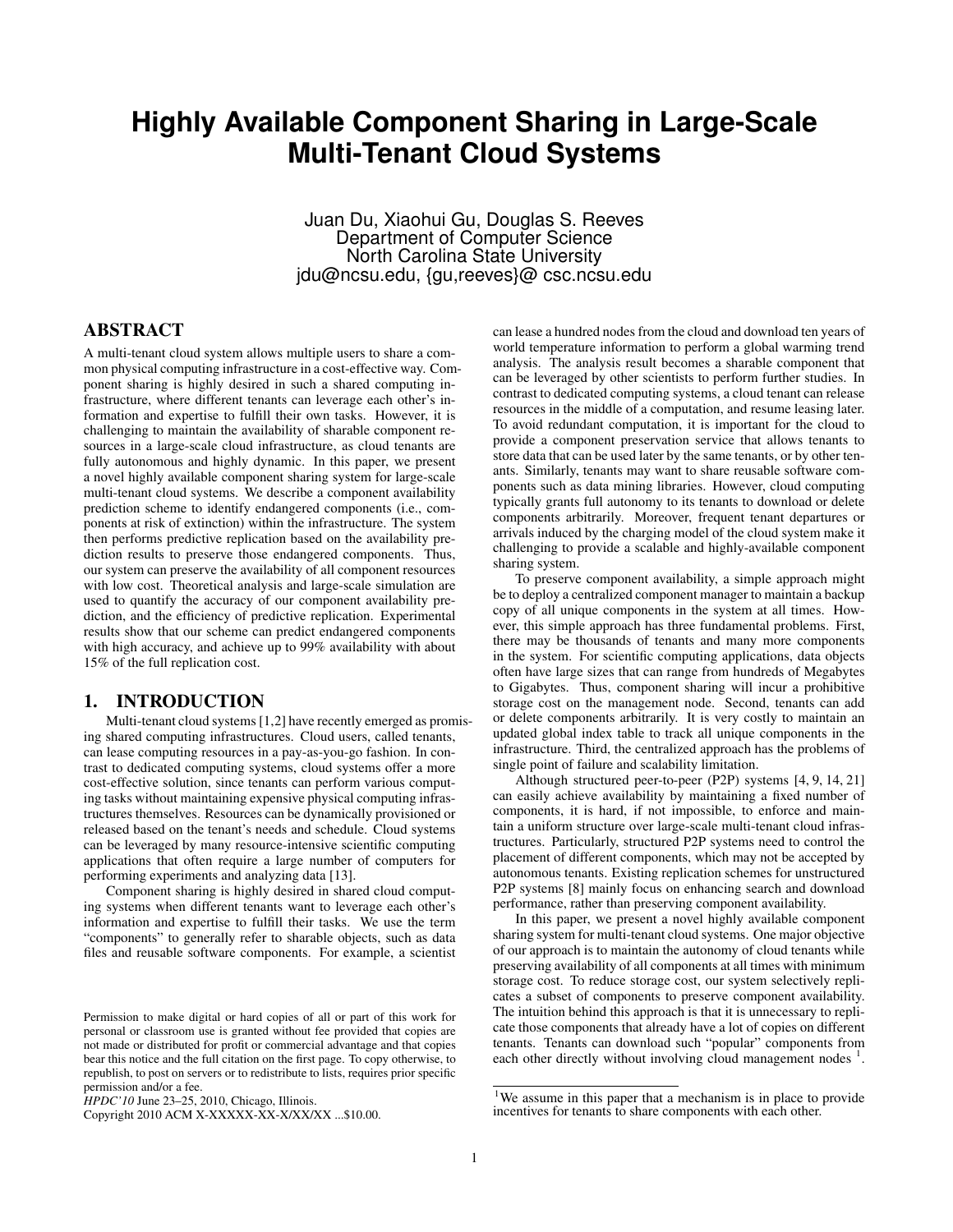However, the challenging task is to identify which subset of components should be replicated on the management nodes while preserving the availability of all components. To address the problem, we develop a component availability prediction scheme that can identify, in a timely way, *endangered* components that have few copies in the system, and are at high risk of extinction. Thus, instead of proactively replicating all components as in the simple approach, our scheme aims at replicating only these endangered components. This allows a significant reduction in the storage cost.

It is a challenging task to dynamically identify endangered components without relying on a centralized server to track component copies, or to enforce component placement rules (as in structured P2P systems). Furthermore, component availability status may vary over time as the demand for different components changes. For example, some endangered components may become highly available as more tenants start to download them. Thus, the availability management system must be adaptive. To address the challenges, we propose a distributed hybrid component availability prediction algorithm. Our scheme first leverages the component query results to remove popular components from the list of endangered components. The intuition behind our approach is that if a component is frequently searched by different tenants, it will naturally have many copies on different tenants. Thus, the availability management system does not need to worry about extinction of those popular components. For those components that do not receive many recent queries, we employ a dynamic random walk sampling scheme to estimate the number of replicas, and predict endangered components.

Based on the availability prediction results, our system can dynamically replicate endangered components on dedicated management nodes to prevent component extinction. In a large-scale shared computing infrastructure, our availability management scheme reduces unnecessary replication of popular components and guarantees the availability of endangered components with limited replication cost. Our component management scheme is generic, which can be integrated with existing cloud storage systems such as Amazon Simple Storage Service (S3) [12].

We have implemented a prototype of the highly available component sharing system and conducted a large-scale simulation study. Our experimental results reveal several interesting findings. First, the proposed scheme can accurately identify endangered components and maintain high availability in a highly dynamic multitenant cloud system. Second, our scheme can achieve up to 99% availability with about 15% of full replication storage cost. In contrast, other selective schemes can achieve similar or 10-15% lower availability with more than 30% more storage cost. Third, our scheme is light-weight, which imposes little computation and communication cost to the cloud system.

The remainder of this paper is organized as follows: Section 2 introduces the system model. Section 3 presents the design of our highly available component sharing system in detail. Section 4 presents the experimental results. Section 5 compares our work with related work. Finally, the paper concludes in section 6.

# 2. SYSTEM MODEL

Our component sharing system adopts a two-tier hierarchical structure for scalability and easy deployment, which is illustrated by Figure 1. The system consists of two types of nodes: 1) *tenants* (a*i*) that are autonomous cloud users, and 2) *component managers*  $(CM_i)$  that are dedicated infrastructure nodes. Table 1 summarizes all the notations used in this paper. The component managers are responsible for maintaining the availability of all components owned by the infrastructure. Each component manager connects to a set of tenants and also maintains connections to some other component managers.

Each component manager keeps local index tables for all com-



Figure 1: System architecture.

| notation | meaning                                      |
|----------|----------------------------------------------|
| CM       | Component manager                            |
| $c_i$    | Unique component                             |
| $a_i$    | Tenant                                       |
| N        | # of unique data components in the system    |
|          | # of component managers in the system        |
| $r_i$    | Popularity rank of the <i>i</i> th component |
|          | Avg # of tenant connections at CM            |
| $\omega$ | Avg walker length                            |
| k.       | # of random walkers                          |
| t.       | Replication threshold                        |
|          | Repair ratio                                 |

Table 1: Notations.

ponents used by its connected tenants. The index table provides the information about the number of replicas and locations of replicas for each unique component. Since a component manager only connects to a limited number of tenants, the storage cost for the index table is very low. The component manager also monitors the status of those tenants connected to it, such as join, leave as well as component addition and deletion. When a tenant joins or leaves the system, or adds or deletes a component, it sends a corresponding update message to its local component manager. The component manager then updates its index table accordingly. The maintenance cost for updating the index table is low compared to the cost of queries, because such update messages are much less frequent than queries.

# 3. SYSTEM DESIGN

In this section, we present the design details of our highly available component sharing system. We first provide an overview of our approach. We then describe our component availability prediction algorithms, followed by an analytical study to reveal the theoretical underpinning of our approach.

#### 3.1 Approach Overview

We now describe the basic component sharing protocol, illustrated by Figure 2. When a tenant a*<sup>i</sup>* creates a new sharable component, it first registers the component with its local component manager  $CM_i$ . When another tenant  $a_j$  would like to download the component, it sends a component query to its local component manager  $CM_i$ . The component manager  $CM_i$  first checks whether the requested component is available on its connected tenants based on the local component index table. If the component is unavailable within the local domain,  $CM_i$  further propagates the component query to other component managers. The query is associated with a time-to-live (TTL) counter to indicate the number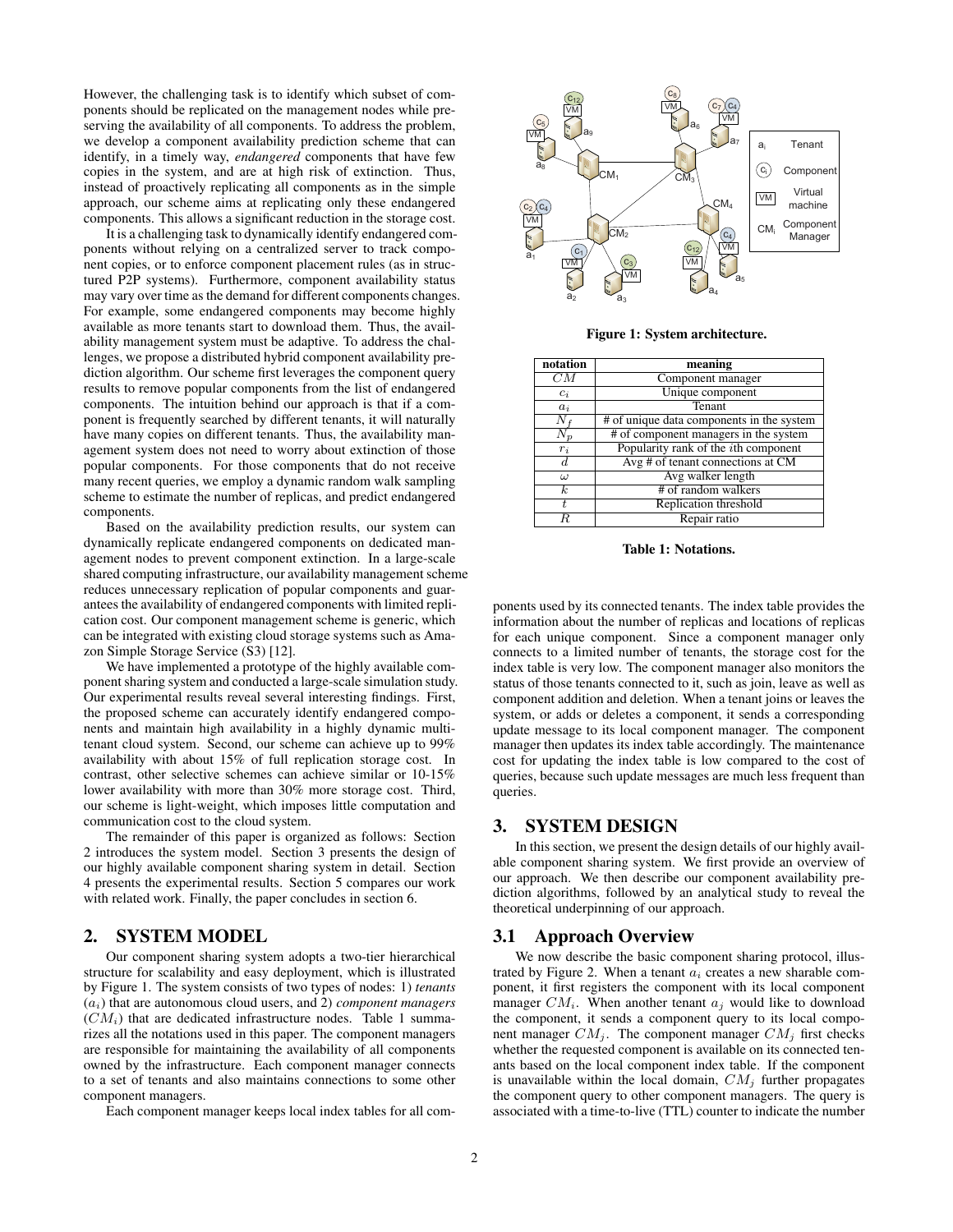

Figure 2: Component sharing protocol.

of hops it can traverse. The query is propagated among different component managers based on the TTL counter. All component managers that receive the query and have the requested component will reply to the query with the locations of the tenants that have the component. The tenant a*<sup>i</sup>* can then download the component from the discovered tenants. For fault-tolerance purpose, the system may return multiple tenants that hold the requested component and perform parallel downloading from multiple tenants. Essentially, the component managers serve as the middlemen among tenants to efficiently share components. The basic component sharing protocol follows the design of real world super-peer file sharing architectures such as Gnutella [3].

If component managers only store component indexes, the availability of a component will purely depend on whether a tenant still holds the component, and whether the same tenant is still leasing resources from the cloud. However, as mentioned in the introduction, tenants can freely leave the cloud or delete a component. Some components, especially those "unpopular" components that have few copies in the system, will be at risk of becoming completely unavailable when all copies are removed from the system, which is termed component extinction. To achieve highly available component sharing service, it is necessary to replicate components on the component managers to preserve their availability. However, component managers typically have limited storage capacity, and it could easily be impossible to back up all components at all times. To provide a practical highly available component sharing system, it makes more sense to selectively replicate components in danger of extinction, rather than replicating all components.

For this purpose, a dynamic component availability prediction scheme identifies endangered components. Without a centralized component tracking server, it is challenging to identify endangered components, since they have very few copies in a large-scale system. To address this challenge, we adopt an elimination-based component availability prediction approach. Our component availability prediction scheme tracks component availability by first eliminating non-endangered components locally and then conducting a dynamic system-wide availability investigation for further elimination.

Specifically, in the first step, component managers leverage component queries to identify local endangered components. Component managers monitor queries for locally stored components, and identify local *non*-endangered components by marking those that receive frequent query requests from different tenants. The intuition behind our approach is that a new component copy will be instantiated on a tenant after a successful component query. Thus, if a component is frequently queried by different tenants, it will naturally have many copies on different tenants.

In the second step, component managers check the availability of local endangered components in the maintained index table, and if necessary, conduct further elimination through a system-wide availability investigation. If enough copies of a component are

|                                         | ComponentManager $(msq)$                                                      |
|-----------------------------------------|-------------------------------------------------------------------------------|
|                                         | 1. <b>if</b> $(msg.type ==$ tenant leave or component delete)                 |
| 2.                                      | mark local endangered component(s) $c_i$                                      |
| 3.                                      | <b>if</b> $(msq$ , tenant has $c_i$ )                                         |
| 4.                                      | for each component $c_i$                                                      |
| 5.                                      | <b>if</b> (system record is valid and sys.count $\geq t$ )                    |
| 6.                                      | $c_i$ is non-endangered                                                       |
| 7.                                      | <b>else if</b> (local record is valid and <i>local</i> count $\geq t$ ))      |
| 8.                                      | $c_i$ is non-endangered                                                       |
| 9.                                      | else                                                                          |
| 10.                                     | generate new local record from index table                                    |
| 11.                                     | <b>if</b> $(local.count \ge t)$                                               |
| 12.                                     | $c_i$ is non-endangered                                                       |
| 13.                                     | else                                                                          |
| 14.                                     | send popularity query through random walkers                                  |
| 15.if $(msg. type == popularity query)$ |                                                                               |
| 16.                                     | put valid system record and local record in the walker                        |
| 17.                                     | <b>if</b> (valid sys.count $\geq t$ , or valid <i>local</i> .count $\geq t$ ) |
| 18.                                     | send popularity reply to initiating CM                                        |
| 19.                                     | else if (not last hop and has non-visited neighbors)                          |
| 20.                                     | randomly select a CM neighbor to forward                                      |
| 21.                                     | else                                                                          |
| 22.                                     | send popularity reply to initiating CM                                        |
|                                         | 23.if $(msg. type == popularity reply)$                                       |
| 24.                                     | if (all walkers are back or timer expired)                                    |
| 25.                                     | generate new system record                                                    |
| 26.                                     | <b>if</b> $(sys.count < t)$                                                   |
| 27.                                     | mark $c_i$ as endangered                                                      |
|                                         |                                                                               |
|                                         |                                                                               |
|                                         |                                                                               |

Figure 3: Pseudo code of highly available component management algorithm.

found in the index table, it indicates that it is not an endangered component. Otherwise, our scheme employs a dynamic random walk sampling mechanism among component managers to estimate the system-wide component availability.

Based on the availability prediction results, we dynamically replicate endangered components on component managers to prevent component extinction. Figure 3 shows the pseudo code of the highly available component sharing algorithm. Note that our approach is fully distributed at the component manager level, which does not assume a global component index table.

## 3.2 Component Availability Prediction

Our scheme identifies endangered components using a distributed hybrid approach. First, each component manager marks a set of local components as endangered based on all recently received queries. Second, for such components, component managers further investigate the local availability, and eliminate non-endangered components by conducting system-wide investigation using random walks.

Local endangered component identification. Component managers leverage component queries to propose local endangered components. Intuitively, a component that is queried more often should have more copies in the system. Each component manager is responsible for monitoring component queries received from other component managers as well as its connected tenants. A component manager can then rank the local components stored on its connected tenants according to query frequencies, and may label some of the components as endangered based on its independent query monitoring.

Each component manager maintains a "LFQ" (Least Frequently Queried) queue for components provisioned by its connected ten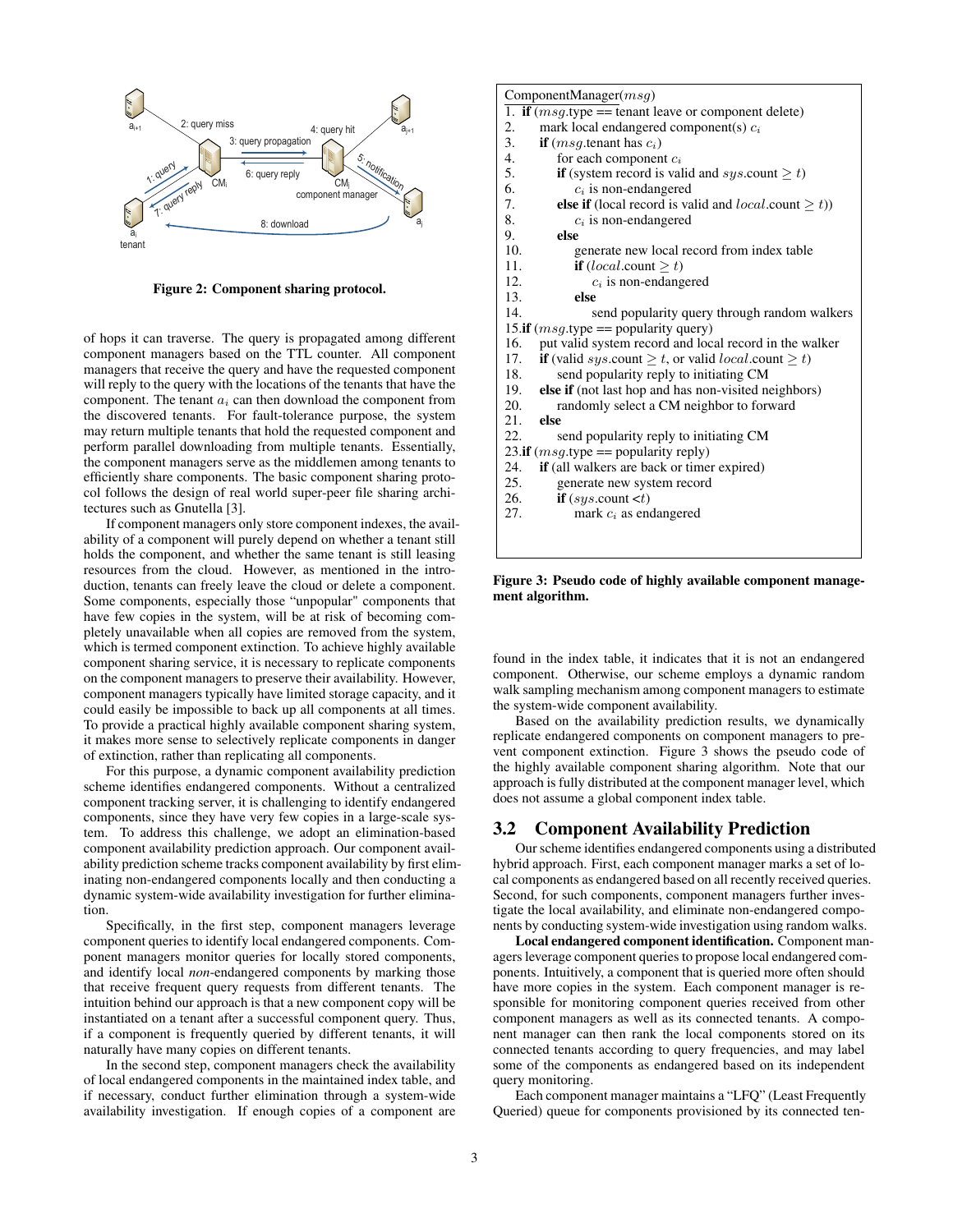ants, and adjusts the component rank whenever receiving a query. As a result, frequently-accessed components gradually take up the front positions of the queue while the tail of the queue is left to seldom- or never-queried components. For each component manager, the same fraction of components at the tail are marked as local endangered components. Thus, components for which there are frequent queries are largely excluded at this step.

System-wide component availability investigation. If a component manager concludes there is an insufficient number of replicas of a component, based on query monitoring results, random walk sampling is triggered to further validate that the component is indeed endangered. The component manager further eliminates non-endangered components through estimating component popularity. This is achieved by aggregating information from other component managers.

The system-wide component availability investigation involves a dynamic random walk sampling process among the component managers. To minimize the frequency of random walks and cut down the system cost, each component manager maintains a limited amount of component state information in local storage. If the state information can indicate the component has enough replicas, the component is eliminated from the list of endangered components. Thus, the infrastructure does not need to replicate the component. Otherwise, the dynamic random walk sampling is conducted among component managers to estimate the number of replicas system-wide.

Component managers maintain two records about the state of components in the system. One is called the *local record*, representing the component population across the tenants that connect to the component manager. Since component managers keep indexes for every component on connected tenants, the local record is accurate and complete. The other state information is called the *system record*, containing information about the component population that is collected through random walks.

At each component manager, local record is computed for every component that resides in the tenants connected to this component manager, and is used to keep count of the number of local copies. System records are kept for all marked local endangered components, to keep count of the number of remote replicas found by random walks. Each record is attached with a timestamp and expires periodically. Local records are updated each time a component manager receives join, leave, and update messages from connected tenants. System records are updated from the random walk results, which will be described below. If either local record or system record for a component shows that its replica count exceeds a pre-defined threshold, the component is regarded as having sufficient copies, and is therefore not endangered. Otherwise, if the system record indicates the component population falls below the threshold and the record for the component has not expired, the component is identified as being endangered.

A component manager initiates several random walkers containing information about the component to be investigated, and sends them to randomly selected component manager neighbors. These neighbors are responsible for storing their own up-to-date statistics about this component in the walker, and in turn, forward the walker to their own randomly selected neighbors. The above statistics include both the local record and system record associated with the component, as long as the records have not expired. Walkers may be terminated when enough replicas are found, or after a fixed number of hops, if not all neighbors have been visited at any intermediate node. The component manager where a walker terminates sends the result back to the initiating component manager.

In the proposed method, the random walk process uses each of the visited component managers along a walker as a sample point, rather than sampling the end points of each independent walker. These two methods achieve similar statistical properties, according to [10]. However, by sampling visited nodes instead of end nodes, the scheme demands much less number of walkers to achieve the same sample size. To ensure no individual walker visits the same component manager twice, a message ID field is included in the message header. Component managers store recently seen IDs and terminate a walker if its message ID has already been seen.

We now justify that random walk sampling results will follow the actual component popularity distribution. We define the popularity of the *i*th -ranked component, denoted by  $r_i$ , as the fraction of component managers having a replica of component  $c_i$ , where  $0 \leq r_i \leq 1$ . If we assume component replicas are randomly distributed among all tenants, then r*<sup>i</sup>* is also the probability of a tenant having a replica of the component c*i*. Each component manager has aggregated information from  $d$  tenants. Thus, the number of replicas of component c*<sup>i</sup>* found via a single random walker has expected value  $\omega \cdot d \cdot r_i$ , where  $\omega$  denotes the walker length.

The random walk sample size, corresponding to the product of walker length  $\omega$  and number of walkers k, is a heuristic and tunable factor that affects the estimation accuracy. A small sample size can incur biased estimation, while a large sample size may lead to higher system cost and delay. Its impact can be evaluated by the degree of false negatives and false positives. In the following, we show a method to appropriately determine random walk sample size.

Component popularity takes the range of [0,1]. We use two numbers  $r_l$  and  $r_h$  to classify components as endangered or nonendangered, where  $r_l$  and  $r_h$  denote the popularity of the *l*th and hth rank components respectively. We define that a component  $c_i$  is endangered if  $r_i \, \langle r_l, \text{ or is non-endanged if } r_i \, \rangle \, r_h$ , where  $0 < r_l < r_h < 1$ . We assume both  $r_l$  and  $r_h$  are given. The range  $[r_l, r_h]$  is a grey zone with a mean  $r_t = (r_l + r_h)/2$ . We set  $r_t$  to be the threshold popularity. Given  $r_t$  and sample size  $\omega \cdot k$ , the expected number of replicas found in the sample is  $t = \omega k dr_t$  representing the replication threshold. Whenever the replica number of a component found in the sample falls below  $t$ , the component is identified as endangered. We define the false negative probability for the *l*th component, denoted as  $P_{neg}^l$ , to be the probability of finding  $j$  ( $j > t$ ) replicas from the sample; and the false positive probability for the hth component, denoted as  $P_{pos}^h$ , to be the probability of finding  $j$  ( $j < \tilde{t}$ ) replicas from the sample. These are given below, where  $K = \omega k d$  represents the total number of sampled tenants.

$$
P_{neg}^l = \sum_{j=t}^{j=\infty} P_r(j) = 1 - \sum_{j=0}^{j=t-1} {K \choose j} (r_l)^j (1-r_l)^{K-j} \tag{1}
$$

$$
P_{pos}^h = \sum_{j=0}^{j=t-1} P_r(j) = \sum_{j=0}^{j=t-1} {K \choose j} (r_h)^j (1 - r_h)^{K-j}
$$
 (2)

From the above, given the desired false positive rate for non-endangered components, and the desired false negative rate for endangered components, we can determine the appropriate value for random walk sample size. Given  $\omega \cdot k$ , maximizing the number of walkers k produces lower delay than maximizing  $\omega$ . Thus, in practice, we may want to set  $k$  to be the maximum of component managers' node degree (i.e. number of component manager neighbors).

Finally, the initiating component manager computes the aggregated result from all local records it receives from other component managers and generates a new system record. Combined with the system records in the walkers, the component manager produces an up-to-date estimation of component population by choosing the maximum value from these records. If the estimated value is still below the threshold, the component is confirmed as an endangered component.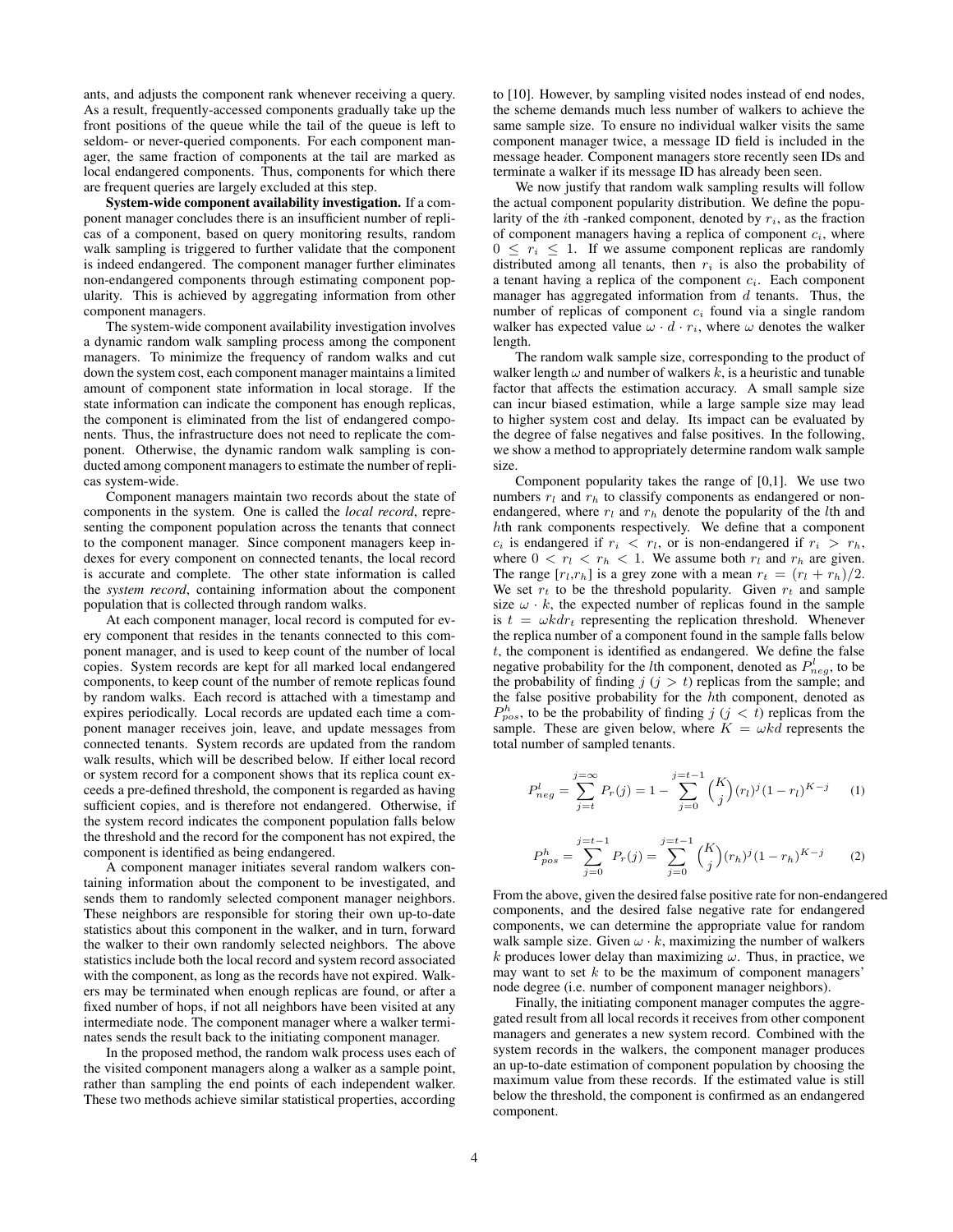

Figure 4: Markov chain describing component lifetime

#### 3.3 Analytical Study

We now present an analytical study to quantify the benefit of our selective dynamic replication scheme. Recall that our system performs dynamic replication when the estimated number of replicas falls below a certain threshold. The metric of interest here is how many replicas (or popularity level  $r_t$ ) are needed to achieve a balance between a long component lifetime and low replication cost. We employ a Markov model [19] to analyze the number of replicas that can enable a system to achieve a specified expected lifetime.

We analyze how many component replicas are needed for endangered components to achieve a long lifetime in the following way. Each state  $S$  in the Markov chain represents the number of current replicas of the component c*<sup>i</sup>* in the system. Thus, the lifetime of a component is the average time starting from an initial state  $S(n)$  until reaching state  $S(0)$ . There are two major factors affecting state transitions, the component replica unavailable rate  $\mu$ , and the replica generation rate  $\lambda$ . Component replica unavailability can be caused by node departure or component deletion. We define  $r_r$  as the replica deletion degree, representing the probability for a tenant to leave the system or delete the component c*i*. For endangered components, replica generation is mainly attributed to proactive replication. Thus, the expected lifetime  $t_s$  is denoted as follows, where  $\gamma = \lambda/\mu$ , with  $\gamma$  representing the system capability of compensating for a replica which has left.

$$
t_s = \frac{1}{\mu} P_n(\gamma) = \frac{1}{n\mu} \sum_{k=0}^{k=n-1} \sum_{j=0}^{j=k} \frac{\binom{n}{j}}{\binom{n-1}{k}} \gamma^{k-j}
$$
(3)

Our result leads to a similar conclusion with the paper [19]. The result shows a long component lifetime can be achieved by either maximizing  $n$  through maintaining a large amount of replicas, or by maximizing  $\gamma$  through aggressive repair. For example, if we set  $\mu$  to 1, a mean lifetime of  $10^{10}$  can be either achieved with  $\gamma$ equaling to 1 and *n* being above 40, or  $\gamma$  equaling to 10 and *n* being more than 12. We believe aggressive replication when the number of replicas falls below the replication threshold results in better system performance than having a large number of replicas for any component.  $\gamma$  is affected by both node unavailability degree and replication rate. The latter can be adjusted by replicating with multiple copies in compensation for one leaving replica. We call this number the repair ratio, denoted as  $R$ . The proposed replication strategy is to keep a relatively low replication threshold and set a moderate repair ratio to guarantee a long lifetime, even under high component replica unavailable rate.

#### 4. EXPERIMENTAL EVALUATION

In this section, we first present system implementation and experiment setup. We then describe our experimental results, and lessons learned from the experiments.

# 4.1 System Implementation and Experiment Setup

We have implemented a prototype of the highly available component sharing system in C++. The component manager algorithm is fully implemented. Only the message delivery between different nodes is simulated, in order to perform large-scale experiments. We have implemented all dynamic tenant operations in the simulator, such as bootstrap, join, leave, ping, pong, query, queryhit, etc. Each tenant, when joining the system, needs to first contact the bootstrap server to get a random list of component managers with which to connect. Connections are established through three-way handshakes.

Our system emulates dynamic tenants in a cloud system in the following way. Tenants dynamically switch among three states: offline, idle, and active. To become active, an offline tenant must first enter the idle state. The transition from the idle to the active state is accompanied by the issuance of a component query. After a successful query, a tenant in the online state has a probability  $u_r$  (node churn rate) of going offline, and a probability  $1 - u_r$  of instead changing to the idle state. Tenants in the idle or active states can reply to queries and remain active in the system. This model follows the design concept of [27]. Key system parameters were chosen based on measurement studies [7] [22] of real world P2P systems that resemble autonomous multi-tenant cloud systems.

We deploy 2,500 tenants and 250 component managers in the component sharing system. The ratio between the number of component managers and the number of tenants is heuristic. If the ratio of component managers is too low, component managers may be overloaded since they have to interact with a number of tenants. However, a high ratio of component managers may result in inefficiency in random walk sampling since random walkers of given length may only be able to collect very limited tenant information. There are a total of 5,000 unique components and over 100,000 component replicas produced during each experiment run. Component queries follow the Zipf distribution with a zipf-exponent of 1.0. This has previously been found to be adequate to capture the skew in file queries for P2P file-sharing systems [11], and was used also in the related work such as [24] and [28]. Initial component distribution also follows a quasi-zipf distribution according to [29], and we use an exponent of 0.7 as in previous works. Mean component size can be adjusted from 128MB to 2GB. The network topology follows the transit-stub model. A component manager can maintain up to 10 connections to other component managers and also up to 10 connections to cloud tenants.

We evaluate our scheme using three sets of important metrics: The first set of metrics is *availability prediction accuracy*, in terms of the true positive rate A*tp*, and the false positive rate A*fp*. The rates are calculated as follows,

$$
A_{tp} = \frac{N_{tp}}{N_{tp} + N_{fn}}\tag{4}
$$

$$
A_{fp} = \frac{N_{fp}}{N_{fp} + N_{tn}}\tag{5}
$$

where  $N_{tp}$  denotes the number of true endangered components that get correctly identified as endangered; N*tn* denotes the number of non-endangered components that are correctly identified as nonendangered;  $N_{fp}$  denotes the number of non-endangered components that are incorrectly identified as endangered; and N*fn* denotes the number of true endangered components that are incorrectly identified as non-endangered. We obtain these values by comparing the prediction results with the ground truth. The second set of metrics is *availability*, which is the fraction of components that maintain at least one copy in the system at all times. Thus, it is measured as the number of components that always have one or more copies, divided by the total number of components. The third set of metrics is *storage cost*, which is measured as the actual storage used for saving extra copies of all unique components in the system.

For comparison, we have also implemented four other alternative schemes: the no replication scheme, the full replication scheme,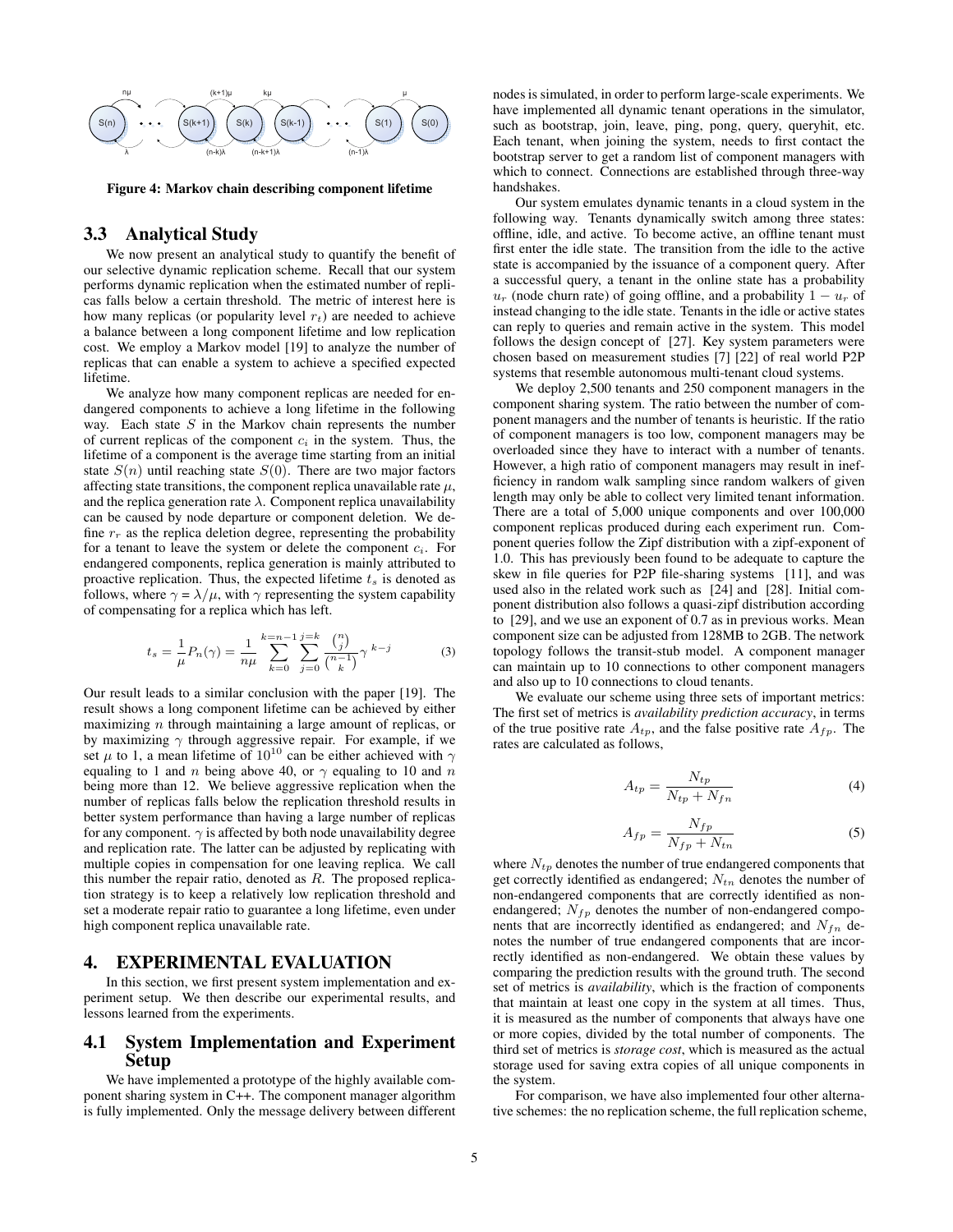the queue monitoring replication scheme, and the local monitoring replication scheme. The no replication scheme represents a system that has no availability management, where the dynamics of tenants may easily cause permanent loss of some components that have few replicas. The full replication scheme keeps track of all unique components and keeps an extra copy for all unique components. The queue monitoring replication scheme refers to a distributed availability management scheme similar to the first part of our scheme. Component managers will label a small fraction of the least-frequently queried components as endangered. This differs from our scheme in that it does not use random walk sampling to further identify endangered components. All components locally labeled as endangered will get replicated on the component managers. Finally, in the local monitoring replication scheme, component managers also maintain a list of least-frequently queried components. However, this list is only updated for queries that are from the tenants that directly connect with the component manager. In other words, the local monitoring replication scheme only monitors local queries. Similar to the queue monitoring replication scheme, component managers label a small fraction of the least-frequently queried components as endangered, and replicate all these components on the component managers.

We evaluate the proposed scheme in four aspects. First, the accuracy of identifying endangered components is evaluated. Second, the ability to provide availability management (i.e., successfully maintain sufficient copies of all components) in the presence of various rates of component deletion, is investigated. Third, the proposed scheme is compared with other schemes with respect to the additional storage cost. Lastly, the scheme overhead is evaluated.

# 4.2 Results and Analysis

The first experiment investigated the accuracy of our scheme in identifying endangered components. Figure 5 compares our scheme with the queue monitoring scheme, and the local monitoring scheme. The comparison is in terms of the true positive rates and the false positive rates, as a function of the fraction of the local LFQ queue labeled as local endangered components. This fraction ranges from 5% to 30%. In this experiment, the random walk sampling threshold is 2, which means a component is identified as non-endangered when our scheme finds more than two copies of it from random walk sampling. Note that the threshold is a heuristic parameter. If the ratio of the number of component managers to the number of tenants is low, random walk sampling can locate more component replicas resulting in higher estimation accuracy. On the contrary, if the ratio of component managers is high, a lower threshold is needed since less replicas can be located through random walk sampling. The node churn rate is 0.1, which means that a node has 0.1 probability of going offline after a successful query. By comparing the identified results with the ground truth, we calculate  $N_{tp}$ ,  $N_{tn}$ ,  $N_{fp}$  and  $N_{fn}$ . Thus, we can calculate the true positive rate A*tp* and false positive rate A*fp*.

Figure 5 shows that our scheme can achieve much higher or similar true positive rates than other schemes but with much lower false positive rates. As expected, the true positive rate increases when the fraction of the LFQ queue that is marked as endangered is increased. This is because with a higher probability of labeling, our scheme may have more chances to detect endangered components in the system. At the same time, the false positive rate increases with the increasing of this probability, since there is also more chance of including non-endangered components. Note that labeling a smaller fraction only causes a small reduction in the true positive rate, but can reduce the false positive rate greatly. As expected, our scheme achieves a similar true positive rate and a lower false positive rate, compared with the queue monitoring scheme. This is because our scheme further eliminates non-endangered components after obtaining the queue monitoring results. For the local



Figure 5: Accuracy in identifying endangered components.



Figure 6: ROC curves for identifying endangered components.

monitoring scheme, the true positive rate is low and the false positive rate is relatively high. This is because component managers cannot accurately capture the endangered components due to the limited query pattern observations.

We also evaluate the performance of our scheme using a Receiver Operating Characteristic (ROC) curve. To generate the ROC curve, we adjust the fraction of the local LFQ queue for labeling local endangered components. That is, component managers label the last 1%, 3%, 5% through 20% of the LFQ queue as local endangered components. Our scheme can then identify a set of components as endangered components through both local and systemwide investigation. Results were collected from multiple runs. We generate two curves with node churn rate  $u_r$  equaling to 0.1 and 0.3 respectively. Figure 6 shows the ROC curves, with the X-axis being the false positive rate. We observe our scheme can achieve good accuracy with ROC curves close to the upper left-hand corner in the diagram, even under a high node churn rate.

We now evaluate the availability maintenance ability of our scheme and compare it with four other schemes. We also show the corresponding storage cost for better comparison. Figure 7(a) compares our scheme with the other four schemes in terms of availability, by varying the node churn rate from 0.1 to 0.3. As expected, when there is no availability management scheme, the more quickly tenants go offline, the more components become unavailable. The system may lose valuable resources permanently. The full replication scheme achieves the best availability since it keeps a copy of all components all the times. Our scheme and the queue monitoring replication scheme achieve similar performance but with different storage cost, which will be shown next. The local monitoring replication scheme cannot effectively provide availability management due to the incapability of capturing endangered components. We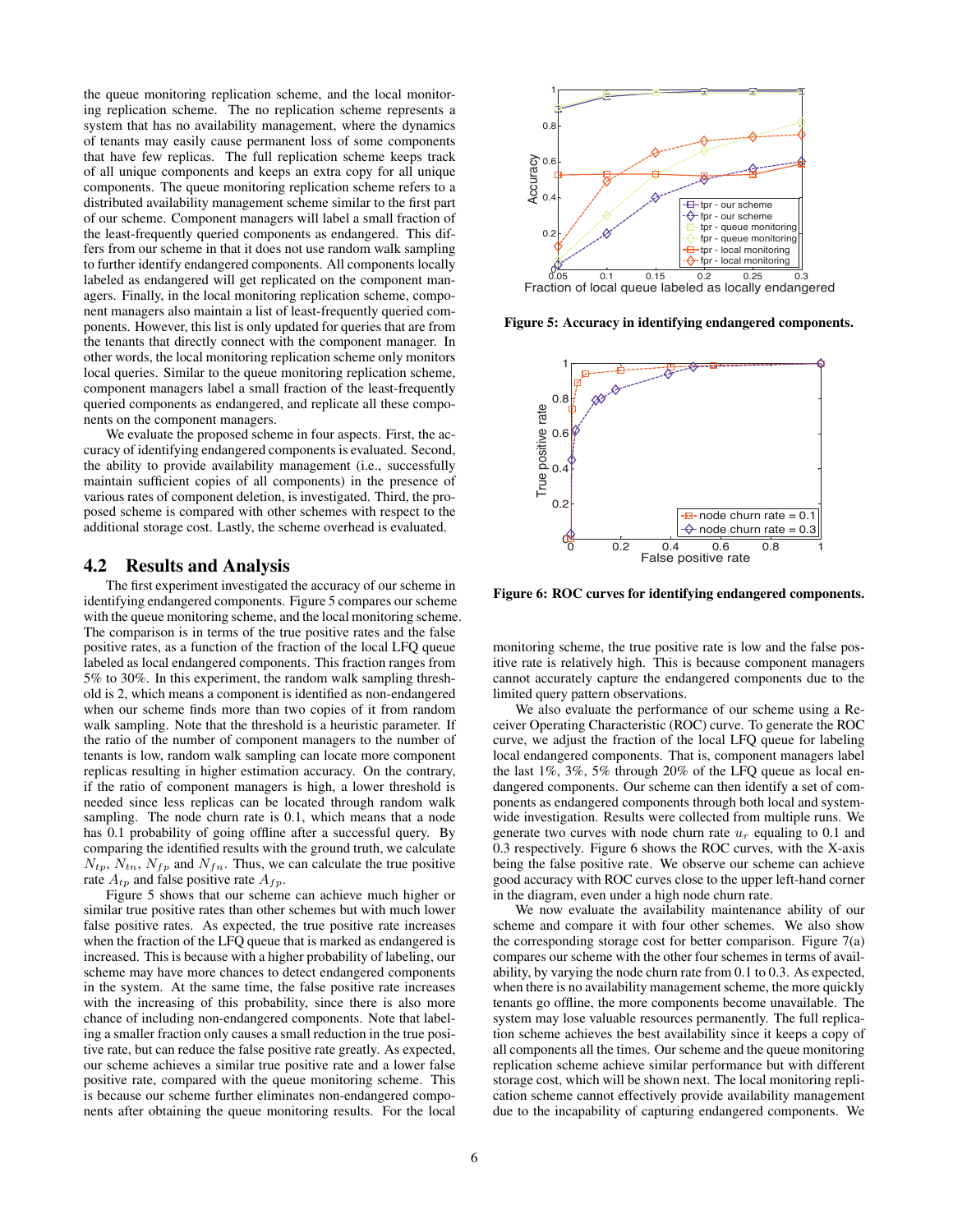learn that monitoring queries from a small range of tenants does not help predict system availability.





(b) Storage cost comparison under different node churn rate.

#### Figure 7: Availability and storage cost comparisons of different schemes.

Figure 7(b) compares our scheme with the full replication scheme, the queue monitoring scheme and the local monitoring scheme in terms of storage cost, while varying node churn rate from 0.1 to 0.3. We observe that our scheme consistently incurs the lowest storage cost. The queue monitoring replication scheme and the local monitoring replication scheme have similar storage cost because they both replicate a certain fraction of components in the monitoring queue. Both schemes performs worse than our scheme because different component managers independently replicate the same endangered component. However, our scheme can alleviate the problem by gaining a global view from the system-wide random walk availability investigation. With increasing system dynamics, our scheme enjoys an increasing advantage over the queue monitoring scheme and the local monitoring scheme. Clearly, the full replication solution has the largest storage cost because each component manager has to replicate all unique components from each tenant with which it connects.

Figure 8 compares the storage cost of our scheme with the other three availability management schemes, where mean component size ranges from 128MB to 2GB. The node churn rate in this experiment is  $u_r = 0.1$ . Results indicate that our scheme shows improved storage savings, with larger component sizes.

Compared with other availability management schemes, the overhead of our scheme mainly comes from random walk inves-



Figure 8: Storage cost comparison of different schemes under different mean component size.



Figure 9: System overhead in terms of random walk messages.

tigation. We evaluate the overhead by measuring the number of random walk messages, for different network sizes ranging from 500 to 2,500 nodes. The number of component managers is about 10% of nodes under each scenario. Figure 9 shows the total number of random walk messages during an experiment. The number of random walk messages increase almost linearly with network size. This is because the number of component managers that can issue random walks increases linearly with network size. Note that the number of random walks increases with the increasing of node churn rate. This is mainly because the more dynamic the system is, the more components may be endangered. Thus, more random walks are triggered to investigate component availability. Also, we measured the average number of random walks that a component manager issues per second as being less than 0.002. Compared with component query frequencies, which in general has an upper bound of 8 queries per node per second, the random walk investigation introduces negligible system overhead.

## 5. RELATED WORK

The availability problem has attracted considerable attention [5, 20,26] in dynamic decentralized systems such as P2P systems. P2P Storage systems that are based on structured P2P networks, such as CFS [9], PAST [21], OceanStore [14] and pStore [4] achieve availability through exact-copy replication or erasure coding. For example, CFS replicates each file block on k CFS servers, which are immediately after the block's successor on the Chord ring. PAST replicates files in a similar way; however, it stores whole files rather than blocks. The availability of a file is determined by the node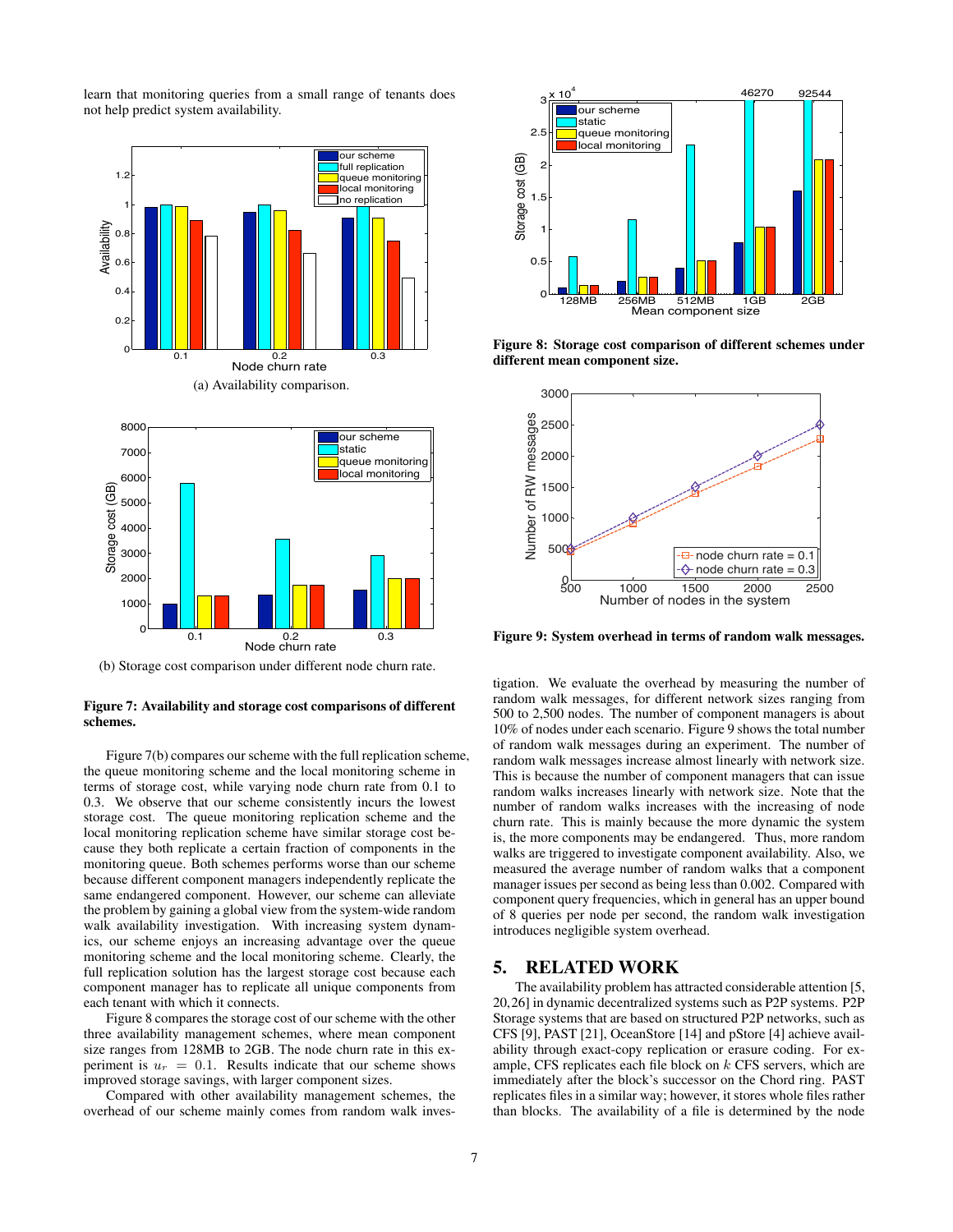availability of the  $k$  nodes. In OceanStore, an object is erasurecoded into many fragments and distributed among the servers. A file may be reconstructed as long as enough fragments are retrievable. The pStore uses exact-copy chunk replication and file owners are responsible to send replicas to target nodes. However, their assumptions are that indexes are always available and correct, and nodes always fulfill their responsibilities and store what they are assigned. In large-scale multi-tenant shared computing systems, it is hard if not impossible to enforce a uniform structure over different content providers.

Replication strategies proposed for unstructured P2P networks usually aim at optimizing the search performance, instead of maintaining availability for all files, and may make under-provisioned objects even rarer. Cohen and Shenker discussed various replication strategies for unstructured networks in [8], including uniform, proportional and square-root replications. The uniform strategy is to replicate everything equally, which is far from optimal in terms of performance. The proportional strategy is to make the number of replicas be proportional to the objects' query rates. The square-root strategy lies between the above two, and is shown to minimize the expected search time for successful queries. Tewari and Kleinrock showed the proportional replication has many pernode advantages and can be achieved in a distributed manner using LRU local storage management algorithms [23, 24].

Some other research work proposes hybrid P2P networks, which constructs a DHT on top of an unstructured network, such as Peer-Store [15]. In a dynamic environment where there is a high degree of churn, not only files but also the DHT structures should be replicated to ensure availability. The underlying complexity and robustness problems seem to be the most arduous problems. Cheng and Joung [6] used Bloom filters to index files and gossip among the peers in order to better locate rare files. However, their work aimed at improving searching performance rather than availability, and there was no scheme to identify rare files and perform replication.

Previous work on content distribution networks mostly focuses on efficiently and reliably serving users' requests. CoDeeN employs heartbeat messages to monitor node health and avoids problematic proxies when directing users' requests [25]. LOCKSS is a peer-to-peer digital library system targeted to achieve long-term digital preservation [17]. Each peer in the system periodically launch opinion polls over its content and tries to maintain a fresh and valid copy. Different from our work, both systems assume that data objects are always available and retrievable.

Other work related to this paper investigated methods for innetwork aggregation in distributed systems. Li and Lee exploited an in-network filtering technique "netFilter" to identify frequent items in [16]. It is based on hierarchical aggregation and relies on constant maintenance of the hierarchy to compute precise global values of frequent items. Chu et al. presented a framework of synopsis diffusion computing approximate global state in sensor networks [18]. Their method uses synopses designed to avoid doublecounting, thus enables the use of arbitrary multi-path routing schemes in energy-sensitive sensor networks. Both work did not address availability issues. In addition, in our scheme, it is not necessary to compute precise global values.

## 6. CONCLUSION

In this paper, we have presented a novel highly available component sharing system for large-scale multi-tenant cloud systems. The system employs dynamic predictive replication to maintain high availability of all components with low extra storage cost. Instead of replicating all components uniformly, our system tries to discover those endangered components and replicate those subset of components only. We perform component availability prediction using a hybrid scheme: 1) leverage query results to remove local popular components from the "endangered" list; and 2) employ a random walk sampling scheme to further conduct systemwide component popularity investigation. The system then performs proactive replication to preserve those endangered components. We have implemented a prototype of the proposed component sharing system. Our experimental results show that our scheme is both efficient and light-weight. Particularly, we observe that our predictive replication scheme can 1) achieve up to 99% availability with about 15% of the full replication cost; and 2) provide better or similar availability than other selective replication schemes but with much less storage cost.

# 7. ACKNOWLEDGMENT

This work was sponsored in part by NSF CNS-09-1-5861, NSF CNS-09-1-5567, U.S. Army Research Office (ARO) under grant W911NF-08-1-0105 managed by NCSU Secure Open Systems Initiative (SOSI), IBM Faculty Award, and Google Research Award. Any opinions expressed in this paper are those of the authors and do not necessarily reflect the views of the NSF, ARO, or U.S. Government.

# 8. REFERENCES

- [1] Amazon Elastic Compute Cloud. http://aws.amazon.com/ec2/.
- [2] Microsoft Azure Services Platform. http://www.microsoft.com/azure/default.mspx.
- [3] The gnutella protocol specification 0.6, 2002. http://rfc-gnutella.sourceforge.net.
- [4] Christopher Batten, Kenneth Barr, Arvind Saraf, and Stanley Trepetin. pStore: A secure peer-to-peer backup system. Technical Report Technical Memo 632, MIT Laboratory for Computer Science, October 2001.
- [5] Ranjita Bhagwan, Stefan Savage, and Geoffrey M. Voelker. Understanding availability. In *Proceedings of the 2nd International Workshop on Peer-to-Peer Systems (IPTPS '03)*, February 2003.
- [6] An-Hsun Cheng and Yuh-Jzer Joung. Probabilistic file indexing and searching in unstructured peer-to-peer networks. *Computer Networks: The International Journal of Computer and Telecommunications Networking*, 50(1):106–127, 2006.
- [7] Jacky Chu, Kevin Labonte, and Brian Neil Levine. Availability and popularity measurements of peer-to-peer file systems. Technical Report 04-36, Deptartment of Computer Science, University of Massachusetts, June 2004.
- [8] Edith Cohen and Scott Shenker. Replication strategies in unstructured peer-to-peer networks. In *Proceedings of SIGCOMM '02*, Pittsburgh, PA, August 2002.
- [9] Frank Dabek, M. Frans Kaashoek, David Karger, Robert Morris, and Ion Stoica. Wide-area cooperative storage with CFS. In *Proceedings of the 18th ACM Symposium on Operating Systems Principles (SOSP '01)*, October 2001.
- [10] Christos Gkantsidis, Milena Mihail, and Amin Saberi. Random walks in peer-to-peer networks. In *Proceedings of the 23th IEEE International Conference on Computer Communications (INFOCOM '04)*, Hong Kong, China, March 2004.
- [11] Krishna P. Gummadi, Richard J. Dunn, Stefan Saroiu, Steven D. Gribble, Henry M. Levy, and John Zahorjan. Measurement, modeling, and analysis of a peer-to-peer file-sharing workload. In *Proceedings of the 19th ACM Symposium on Operating Systems Principles (SOSP '03)*, Bolton Landing, NY, USA, October 2003.